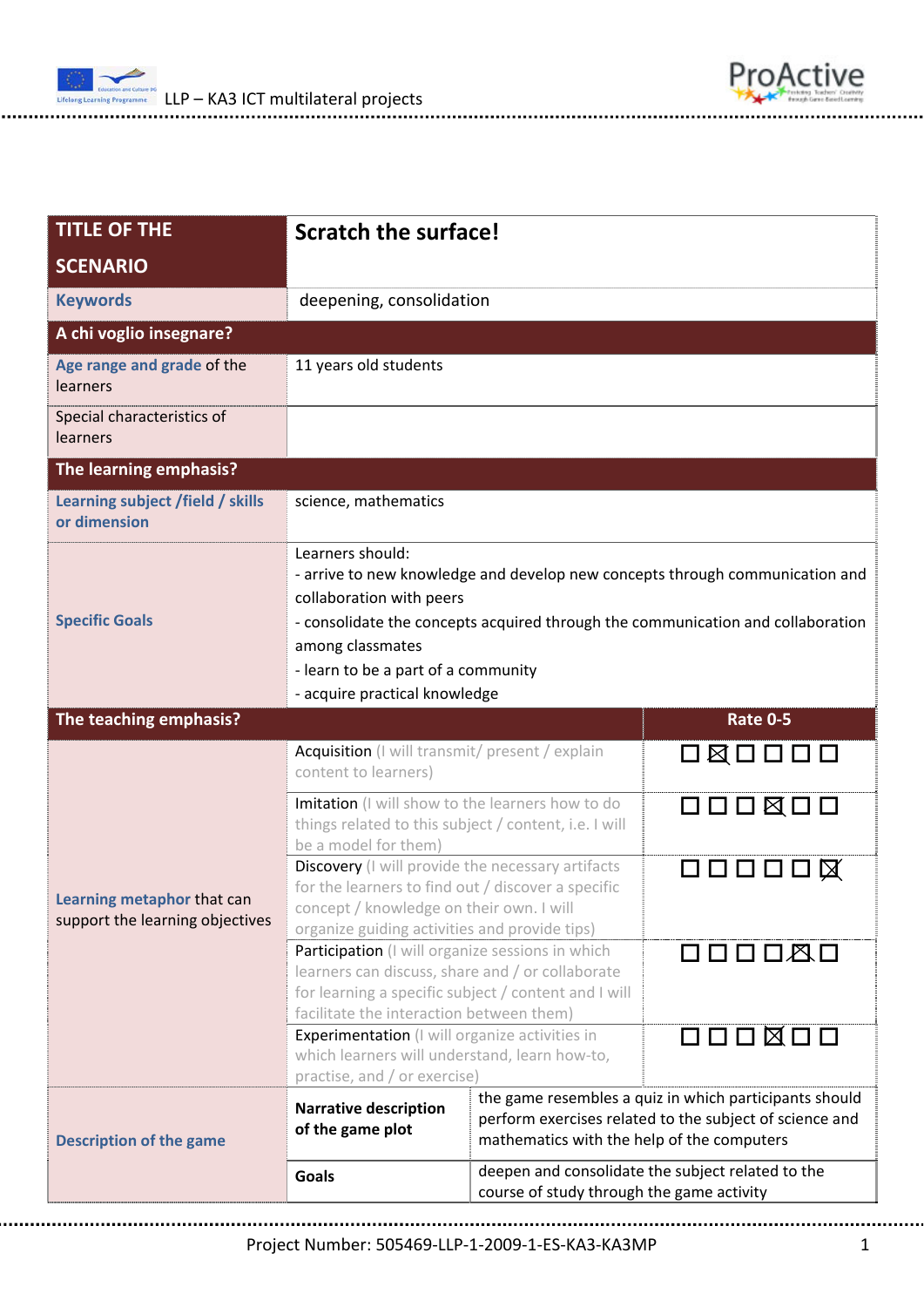



|                                                                                                   | <b>Rules</b><br>Challenge<br><b>Satisfaciton system</b><br>/feedback cycle                                                                                          | The teacher/tutor introduces the trials of the game. For<br>each test passed the players collect scores. The first<br>three players who score well can move on to the next<br>level with growing difficulty. In the last level, the three<br>players will be the winners<br>the trials are:<br>- execution of calculus and problems<br>- deepening through on-line research<br>- work group<br>at the end of the game session, the teacher/tutor ask<br>for the students' feedback.<br>The winners, and to a lesser degree also the other<br>players, will receive bonus for the final evaluation as<br>rewards |                                 |                                          |  |
|---------------------------------------------------------------------------------------------------|---------------------------------------------------------------------------------------------------------------------------------------------------------------------|-----------------------------------------------------------------------------------------------------------------------------------------------------------------------------------------------------------------------------------------------------------------------------------------------------------------------------------------------------------------------------------------------------------------------------------------------------------------------------------------------------------------------------------------------------------------------------------------------------------------|---------------------------------|------------------------------------------|--|
|                                                                                                   |                                                                                                                                                                     |                                                                                                                                                                                                                                                                                                                                                                                                                                                                                                                                                                                                                 | <b>Learning</b><br>settings     | <b>Estimated</b><br>time                 |  |
| narrative description of<br>learning activities - step by<br>step organization and<br>structuring | Before the game:<br>the attendance at the lessons and the study of<br>the subject (science and mathematics) are the<br>prerequisite for the proper game performance |                                                                                                                                                                                                                                                                                                                                                                                                                                                                                                                                                                                                                 | in the classroom<br>and at home | as fixed<br>by the<br>course of<br>study |  |
|                                                                                                   | During the game:<br>attention to the rules and execution of the trials                                                                                              |                                                                                                                                                                                                                                                                                                                                                                                                                                                                                                                                                                                                                 | online                          | half-hour<br>for each<br>session         |  |
|                                                                                                   | After the game: discussion about the game<br>session and feedback                                                                                                   |                                                                                                                                                                                                                                                                                                                                                                                                                                                                                                                                                                                                                 | in the classroom                | 5 hours<br>Total:                        |  |
| How will I evaluate students?                                                                     |                                                                                                                                                                     |                                                                                                                                                                                                                                                                                                                                                                                                                                                                                                                                                                                                                 |                                 |                                          |  |
| <b>Evaluation approach</b>                                                                        | - feedback from students<br>- group discussion                                                                                                                      |                                                                                                                                                                                                                                                                                                                                                                                                                                                                                                                                                                                                                 |                                 |                                          |  |
| What will learners need in order to achieve learning objectives?                                  |                                                                                                                                                                     |                                                                                                                                                                                                                                                                                                                                                                                                                                                                                                                                                                                                                 |                                 |                                          |  |
| <b>Prerequisite</b><br><b>Setting and materials</b>                                               | course of study<br>- a set of learning content<br>- a set of rules<br>others<br>- a safe environment                                                                | deep study of the concepts related to science and mathematics according to the<br>- an environment that promotes the communication/sharing<br>- material/model for the observation and repetition of the experiences of the                                                                                                                                                                                                                                                                                                                                                                                     |                                 |                                          |  |
| What is needed to implement the scenario?                                                         |                                                                                                                                                                     |                                                                                                                                                                                                                                                                                                                                                                                                                                                                                                                                                                                                                 |                                 |                                          |  |
| Mandatory<br><b>Application</b>                                                                   | - EUTOPIA<br>- Flash Player                                                                                                                                         |                                                                                                                                                                                                                                                                                                                                                                                                                                                                                                                                                                                                                 |                                 |                                          |  |
| involved<br>Optional                                                                              |                                                                                                                                                                     |                                                                                                                                                                                                                                                                                                                                                                                                                                                                                                                                                                                                                 |                                 |                                          |  |